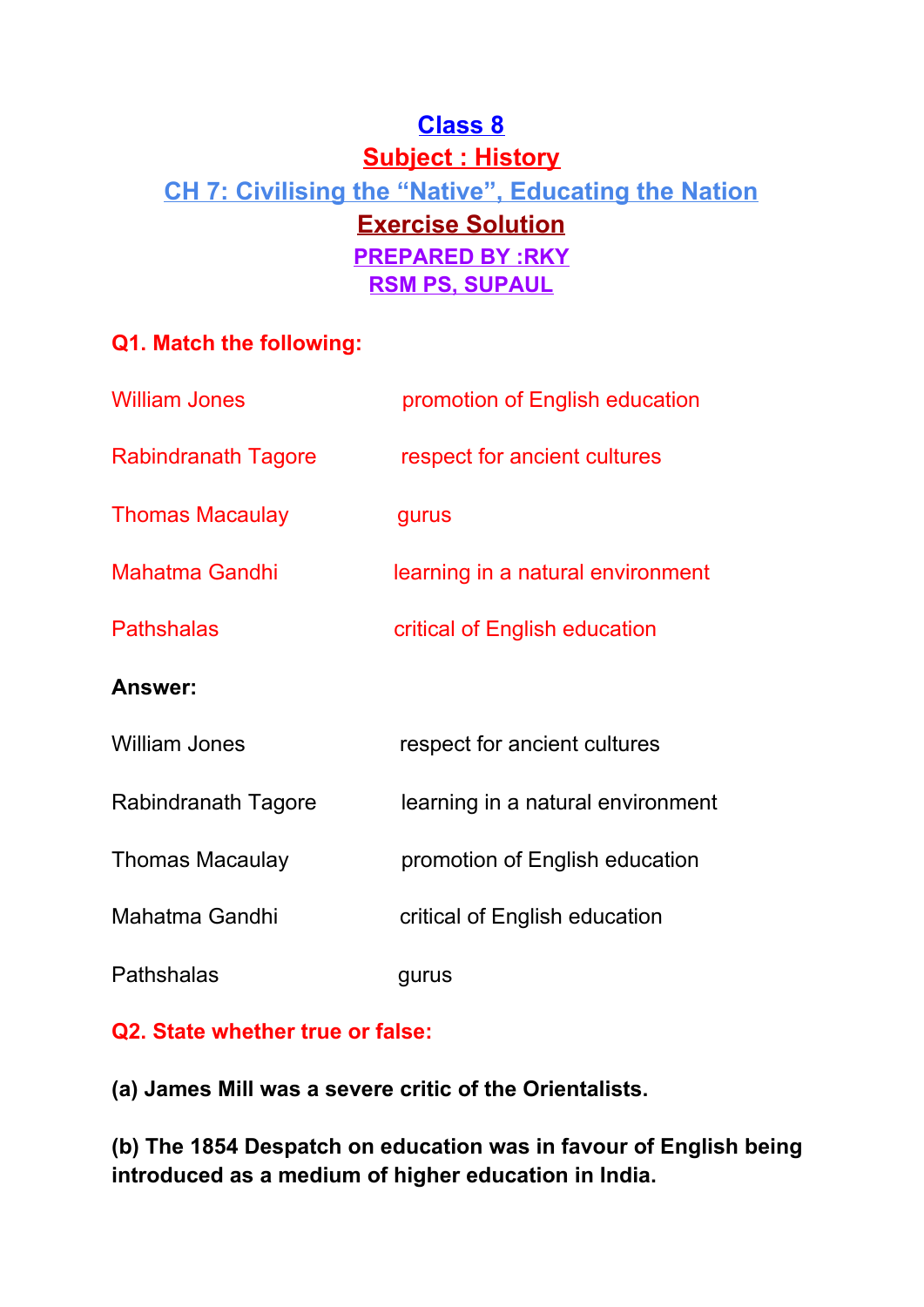**(c) Mahatma Gandhi thought that promotion of literacy was the most important aim of education.**

**(d) Rabindranath Tagore felt that children ought to be subjected to strict discipline.**

- **Ans. (a)** True
	- **(b)** True
	- **(c)** False
	- **(d)** False

### **Q3. Why did William Jones feel the need to study Indian history, philosophy and law?**

**Ans.** William Jones felt that the study Indian history, philosophy and law would not only help the British learn from Indian culture, but it would also help Indians rediscover their own heritage, and understand the lost glories of their past.

### **Q4. Why did James Mill and Thomas Macaulay think that European education was essential in India?**

**Ans.** James Mill and Thomas Babington Macaulay thought that European education was essential for India because they were of the opinion that the knowledge of the East was unscientific, illogical and irrational. They argued that the western education was scientific and logical.

#### **Q5. Why did Mahatma Gandhi want to teach children handicrafts?**

**Ans.** Mahatma Gandhi believed that education ought to develop a person's mind and soul. He felt that children needed to work with their hands, learn a useful handicraft and know how different things operated. This would develop their mind and their capacity to understand.

# **Q6. Why did Mahatma Gandhi think that English education had enslaved Indians?**

**Ans.** Mahatma Gandhi felt that colonial education had enslaved Indians and created a sense of inferiority in the minds of Indians. It made them